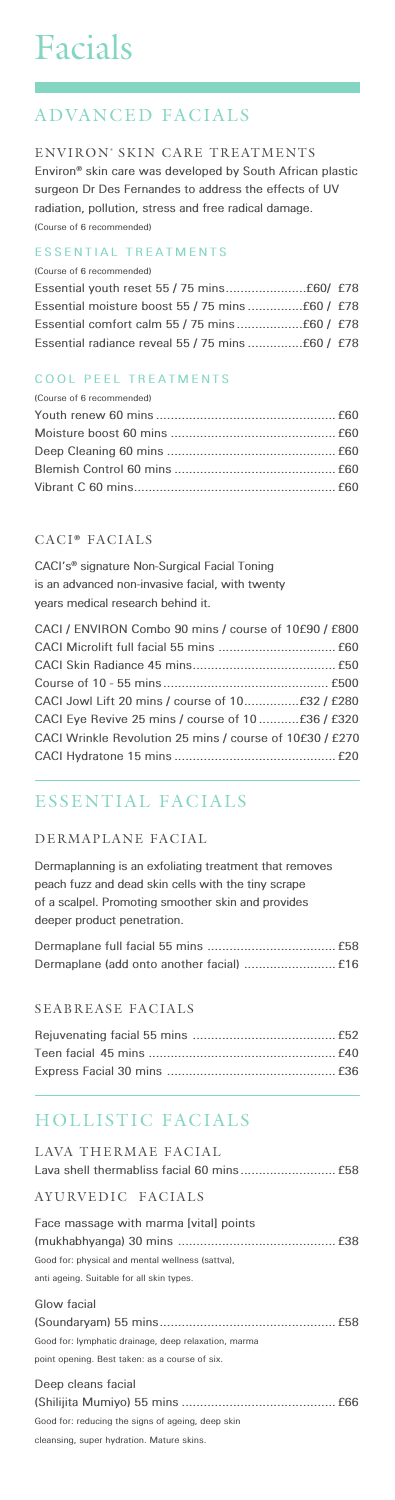# Beauty Essentials

#### EYES

| LASHES                                                        |  |
|---------------------------------------------------------------|--|
|                                                               |  |
|                                                               |  |
|                                                               |  |
|                                                               |  |
|                                                               |  |
|                                                               |  |
| *Please note that a patch test is required for eye treatments |  |

#### BROWS

| Brow Lamination 45 mins (includes tint and tidy)  £34               |  |
|---------------------------------------------------------------------|--|
| *Please note that a 24 hr patch test is required for eye treatments |  |

## MAKE UP

# TANNING

#### WAXING

### HANDS & FEET

| Includes exfoliating and anti-ageing skin conditioning treatment<br>(includes polish to take home)                                     |
|----------------------------------------------------------------------------------------------------------------------------------------|
| (includes polish to take home)                                                                                                         |
| (includes polish to take home)                                                                                                         |
|                                                                                                                                        |
| (all the above plexi treatments include colour)                                                                                        |
| (Includes removal of dry skin, exfoliation and heated booties)<br>(includes polish to take home, additional £3.00 for Shellac removal) |
| (includes polish to take home, additional £3.00 for Shellac removal)                                                                   |
|                                                                                                                                        |
|                                                                                                                                        |
|                                                                                                                                        |

**Please note that there is an additional charge for nail design and French polish.**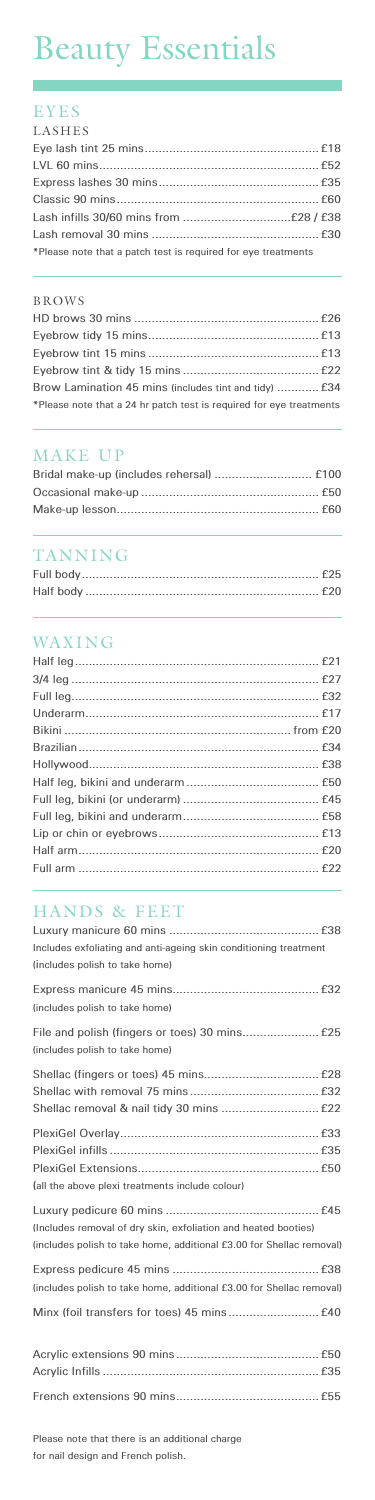# Body

#### ESSENTIAL MASSAGE

**Bespoke body massage 45 / 60 / 90 mins ..£46 / £52 / £72**

### MASSAGE RITUAL

#### ADVANCED MASSAGE

# LAVA SHELL MASSAGE

#### AYURVEDIC MASSAGE

| Full body with marma [vital] points                                             |
|---------------------------------------------------------------------------------|
|                                                                                 |
| Good for: relaxation, detoxification, fatigue, anxiety, nourishment to skin.    |
| Herbal compress massage                                                         |
|                                                                                 |
| Good for: stiff joints and pains; arthritis; inflamed                           |
| muscles; certain skin conditions.                                               |
| Warm oil poured onto the third eye                                              |
|                                                                                 |
| Good for: relaxation; insomnia; tension; stress; chronic colds; vata imbalance. |
|                                                                                 |

#### **Lower leg & foot treatment**

| Good for: relaxation, vitality, blood circulation, mums-to-be, after a flight. |
|--------------------------------------------------------------------------------|
| <b>Head/Neck/Arm Treatment</b>                                                 |
|                                                                                |
| Good for: stress; strain; migraine; hair condition.                            |
| Detox scrub                                                                    |
|                                                                                |
| Good for: exfoliation; poor blood circulation; cellulite; kapha imbalance.     |
|                                                                                |